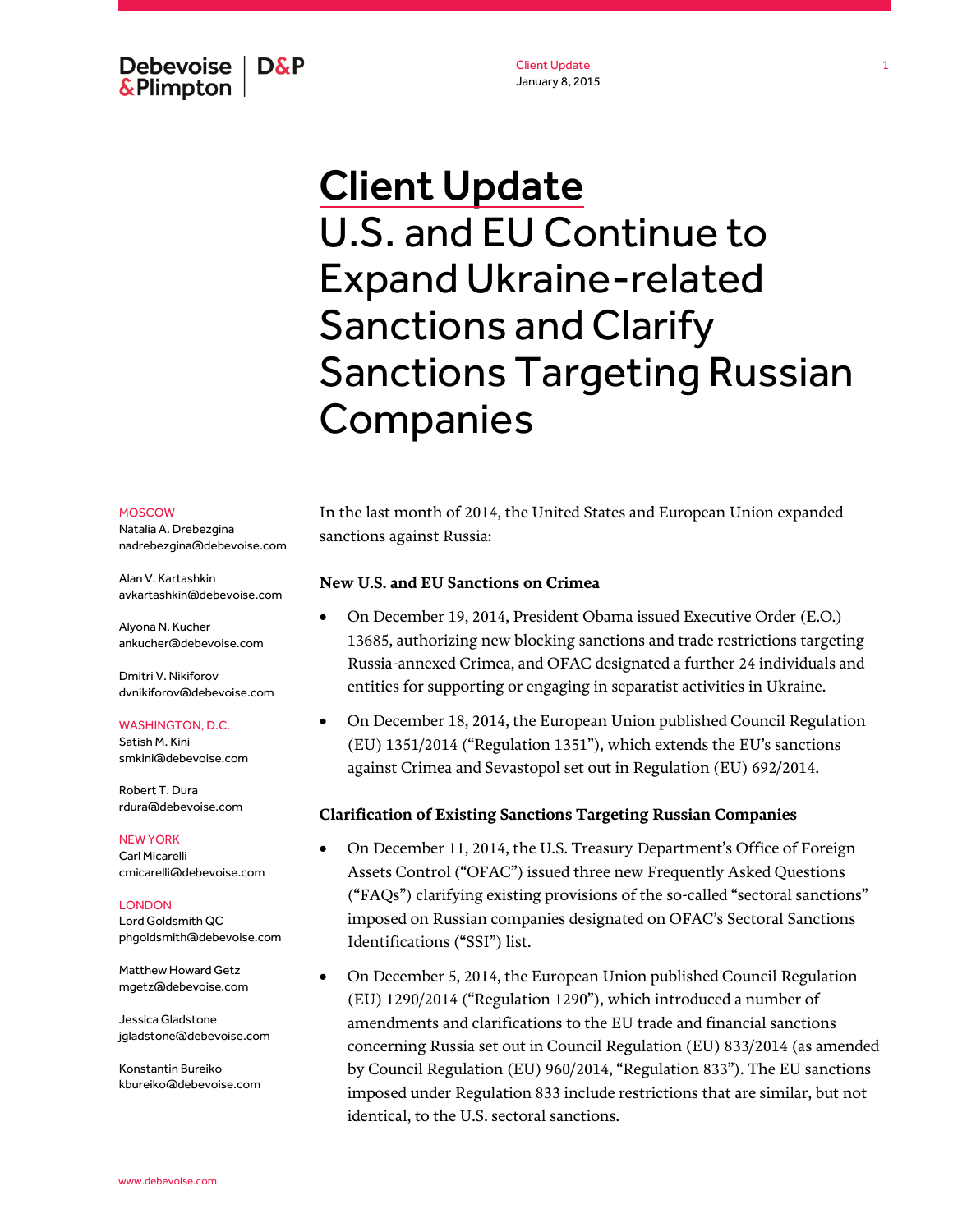- **Authorization of New Sanctions on Russia**
	- On December 18, 2014, President Obama signed into law the Ukraine Freedom Support Act of 2014 ("UFSA") (Public Law No. 113-272), which authorizes expanded sanctions on Russia.

treated as persuasive, there is a possibility that EU courts will adopt

 In a statement, President Obama indicated that his Administration does not intend to impose new sanctions under the law at this time.

For additional information on the U.S. and EU sanctions on Russia, please see our Sanctions Aler[t Issue 24](http://www.debevoise.com/insights/publications/2014/08/sanctions-alert) and [Issue 27.](http://www.debevoise.com/insights/publications/2014/09/sanctions-alert-issue-27)

# NEW U.S. AND EU RESTRICTIONS RELATING TO CRIMEA

alternative interpretations of Regulation 833.

# **United States**

E.O. 13685 authorizes new targeted blocking sanctions (asset freezes) on any person operating in Crimea as well as requires U.S. persons to comply with comprehensive trade restrictions on the entire region.

The Secretary of the Treasury, in consultation with the Secretary of State, is now authorized to impose blocking sanctions on any person determined:

- To operate in Crimea;
- To be a leader of an entity operating in Crimea;
- To be owned or controlled by, or to have acted for or on behalf of, a person designated under E.O. 13685; or
- To have provided material support to any person designated under E.O. 13685.

# Debevoise  $\overline{ }$  D&P **&Plimpton**

On December 16, 2014, the European Commission published the

Commission Guidance note on the implementation of certain provisions of

Regulation 833 (the "Commission Guidance Note"), which provides a number of clarifications on the scope and application of the EU's financial and capital market sanctions. It should be noted that the Commission Guidance Note only sets out the European Commission's understanding of Regulation 833 and does not create any new legislative rules, as only the Court of Justice of the EU is able to provide legally binding interpretations of EU law. In this respect, while the Commission Guidance Note is likely to be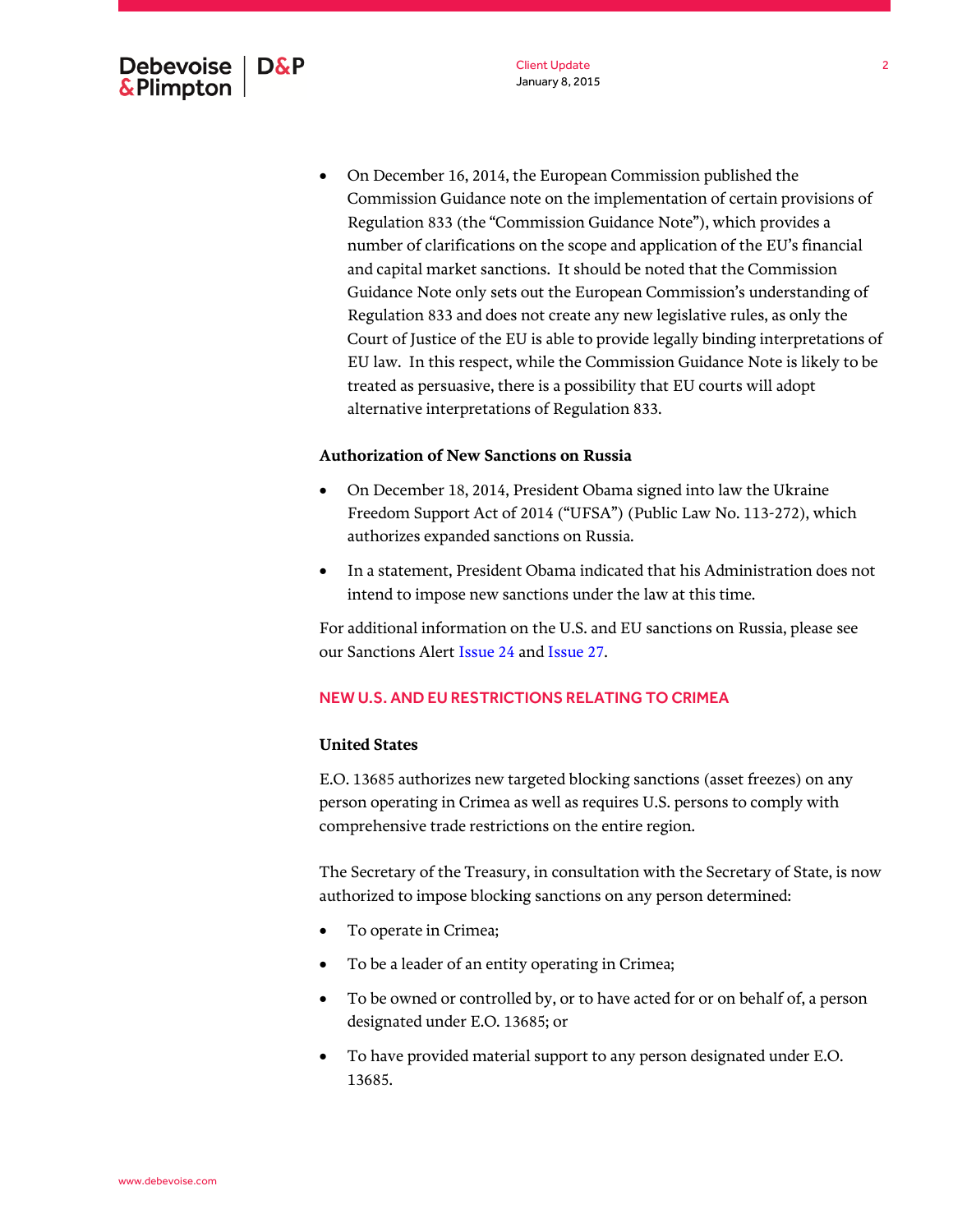

No persons have yet been designated pursuant to E.O. 13685, but Russian companies active in Crimea could be targeted in the future.

The comprehensive trade restrictions on Crimea now prohibit:

- New investment in Crimea by a U.S. person;
- Importation into the United States, directly or indirectly, of any goods, services or technology from Crimea;
- The exportation, reexportation, sale or supply, directly or indirectly, from the United States or by a U.S. person of any goods, services or technology to Crimea; and
- Approval, financing, facilitation or guarantee by a US person of any transaction by non-U.S. persons that would be prohibited under the E.O. if performed by a U.S. person or within the States.

U.S. exporters to Russia should consider implementation of effective safeguards to ensure that products delivered to Russian distributors are not destined for Crimea.

Concurrent with the signing of E.O. 13685, OFAC issued Ukraine-related General License 4, which generally authorizes the exportation or reexportation to Crimea of agricultural commodities, medicine, medical supplies and replacement parts for medical devices that would otherwise be prohibited by E.O. 13685.

On December 30, 2014, OFAC issued Ukraine-related General License 5, which provides a "winding down" period for E.O. 13685's trade restrictions through the end of January 2015. The winding down period is limited to investments and import or export agreements in effect on December 20, 2014, and it does not allow any new exports from the United States to Crimea or any new imports into the United States from Crimea except as needed to wind down existing operations or agreements.

# **European Union**

Regulation 1351 substantially extends the existing EU sanctions against Crimea and Sevastopol and restricts the ability of EU persons to invest in or trade with entities based in this territory. New restrictions include prohibitions on:

- Investment in real estate located in Crimea or Sevastopol;
- Investment in entities located in Crimea or Sevastopol, or entering into joint ventures with such entities;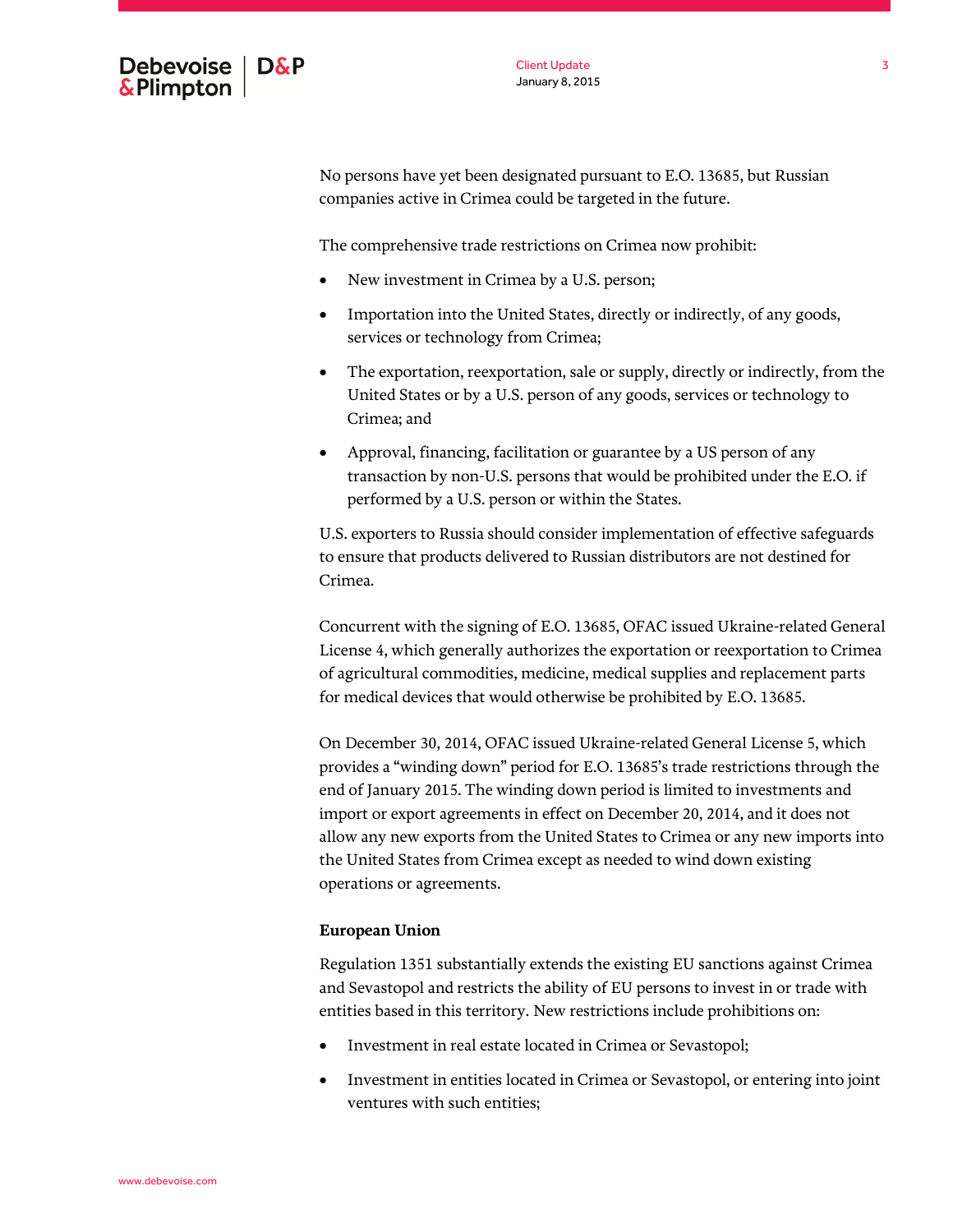

- Providing loans, credit or financing to entities located in Crimea or Sevastopol;
- Providing investment services directly related to any of the above activities; and
- Providing services related to tourism activities in Crimea or Sevastopol, including through cruise ships entering into ports in the Crimean peninsula.

Unlike the United States, the European Union has not imposed a comprehensive ban on all trade with Crimea; however, Regulation 1351 extends the prohibition on the sale, supply, transfer or export of goods relating to the transport, telecommunication, energy and oil, gas and mineral industries (the "Restricted Industries") in Crimea or Sevastopol through the introduction of a broader list of prohibited goods. Technical assistance, brokering, construction and engineering services relating to the Restricted Industries are also now prohibited.

The new prohibitions in Regulation 1351 are subject to grandfathering provisions which allow the execution of obligations arising out of contracts concluded before December 20, 2014. In the case of the new prohibitions relating to the Restricted Industries, however, these grandfathering provisions only allow execution of otherwise restricted obligations up until March 21, 2015.

# UPDATES REGARDING EXISTING U.S. AND EURESTRICTIONS ON PROVIDING FINANCE TO DESIGNATED RUSSIAN COMPANIES

# **United States**

Under Directive 1 of the SSI list, U.S. persons may not finance or otherwise transact or deal in new equity or debt of longer than 30 days' maturity of designated Russian financial institutions. Under Directive 2, U.S. persons may not transact in new debt of longer than 90 days' maturity issued by designated Russian energy companies. Directive 3 prohibits U.S. persons from transacting in debt of longer than 30 days' maturity issued by Rostec, a defense company (the only one currently designated).

New OFAC FAQ #419 provides the following clarifications and guidance regarding the Directives' restrictions on debt financing:

- In a sale of goods to an SSI entity, payment terms may extend up to either 30 or 90 days (depending on the Directive applicable to the SSI entity) from the point at which title or ownership of the goods transfers to the SSI entity.
- Payment terms for the provision of services, subscription arrangements, and progress payments for long-term projects may extend up to 30 or 90 days, as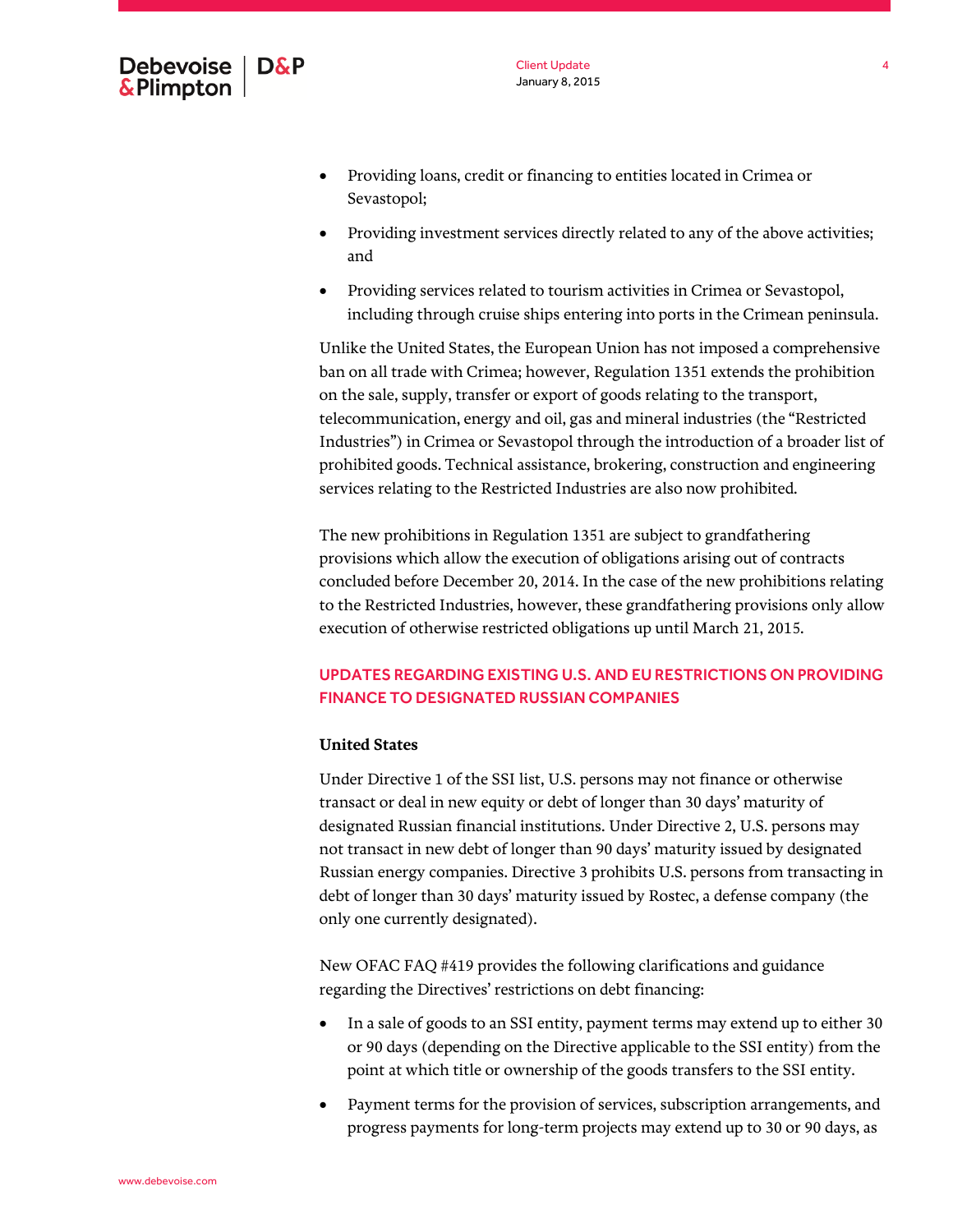

relevant, from the point at which a final invoice (or each final invoice) is issued.

 If a U.S. person believes that full payment from the SSI entity may not be received within the 30- or 90-day period, as relevant, the U.S. person should contact OFAC to inquire whether a license or other authorization would be required.

# **European Union**

Two significant developments have occurred in relation to the EU's financial restrictions, first set out in Regulation 833. First, Regulation 1290 implements a number of amendments and clarifications to Regulation 833, including a new exemption for certain payments under multi-tranche loans. Second, the Commission Guidance Note provides guidance in relation to a number of frequently asked questions about the scope and application of the financial restrictions.

### *Multi-tranche Loan Exemption*

Article 5(3) of Regulation 833 prevents persons required to comply with EU sanctions from making or being part of any arrangement after September 12, 2014, to make available new loans or credit with a maturity exceeding 30 days (the "Loan Restriction") to certain designated Russian banking, defense and oil industry entities and their non-EU subsidiaries ("Designated Entities").

The prohibition is subject to a number of specific exemptions. Regulation 1290 has now introduced an additional exemption, relating to loans to a Designated Entity under a revolving or multi-tranche credit facility entered into before September 12, 2014. Tranches of such facilities can be extended after September 12, 2014, provided that:

- The terms and conditions applicable to post-September 12, 2014, drawdowns (including the maximum amount, interest rate calculation method and repayment period) were agreed before September 12 and have not been modified since then; and
- The facility was, before September 12, 2014, subject to a contractual maturity date by which all funds must be repaid and all rights and obligations created by the agreement must expire.

This exemption is likely to provide some assurance to Designated Entities, as it was previously unclear as to whether new drawdowns under existing facilities would be classed as restricted "new loans or credit" for the purposes of Regulation 833.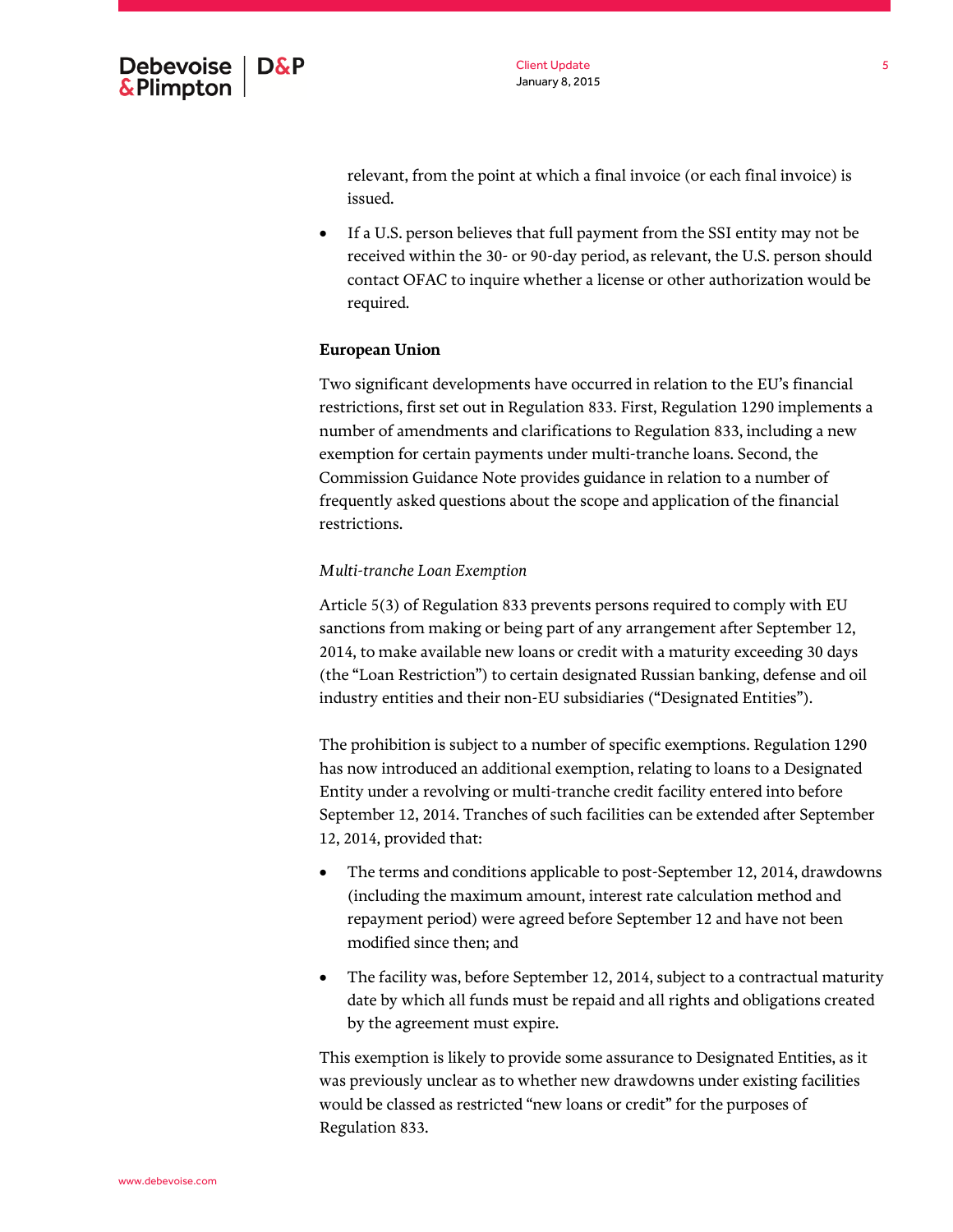

# *Commission Guidance Note Clarifications on the EU's Loan Restriction*

The Commission Guidance Note provides clarifications in relation to three broad categories of questions arising from the EU's Loan Restriction:

1) Trade Finance

Under Regulation 833 (as amended by Regulation 1290), one of the Loan Restriction's exemptions allows the provision of a loan or credit to a Designated Entity where the loan or credit has the specific and documented objective of providing financing for non-prohibited imports or exports of goods and nonfinancial services between the EU and any third country.

The Commission Guidance Note sets out a number of clarifications in relation to this exemption:

- Third country content may be included in goods or services being imported into or exported out of the EU for the purposes of the exemption, provided that expenditure on such third country goods or services is necessary for the underlying import or export.
- The exemption can apply where goods transit between third countries, provided that the relevant contract clearly stipulates that the imports are destined for, or the exports originate in, the EU.
- The "third countries" referred to in the exemption include Russia.
- Financing for trade taking place purely between two non-EU countries is not eligible for the exemption.
- Discounting or post-financing a letter of credit with a maturity of more than 30 days issued by a Designated Entity for trade between two non-EU countries would constitute extending credit to the issuing Designated Entity and so would be prohibited.
- The exemption does not apply to transferable securities or financial instruments issued by Designated Entities.

# 2) Emergency Funding

Regulation 833 (as amended by Regulation 1290) includes an exemption for loans that have a specific and documented objective to provide emergency funding to meet solvency and liquidity criteria for EU subsidiaries of Designated Persons. The Commission Guidance Note states that "emergency funding" should be read as applying in situations such as those set out in Article 32(4) of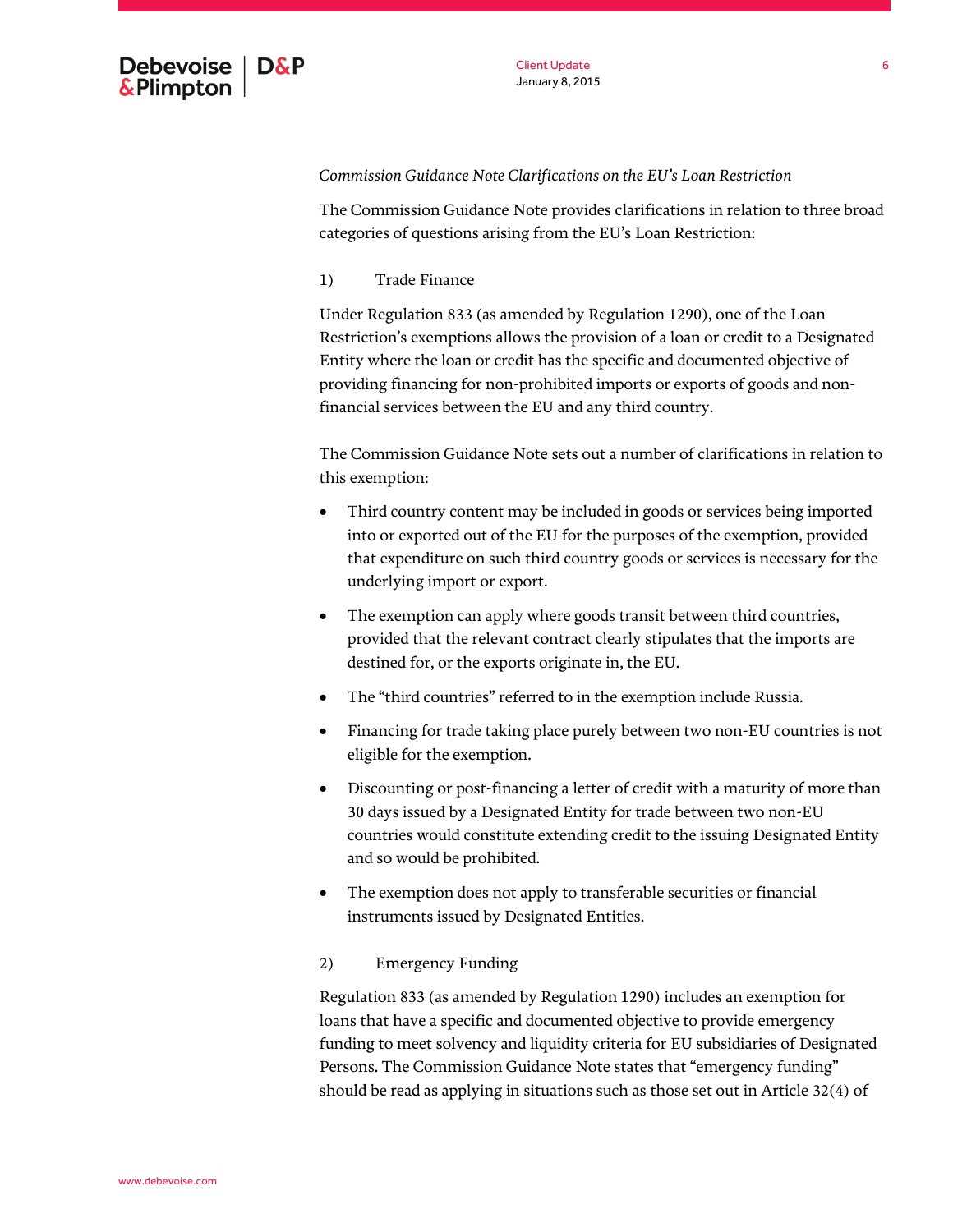

EU Directive 2014/59/EU: the circumstances in which the EU deems a financial institutional as failing or likely to fail.

3) Loan Restriction Scope

The Commission Guidance Note also includes clarifications in relation to the scope of the Loan Restriction:

- The Loan Restriction does not apply to deposit services, including term deposits with a maturity exceeding 30 days. However, it should be noted that a loan disguised as a deposit could trigger Regulation 833's anticircumvention provisions.
- "Payment terms" and delayed payments exceeding 30 days do not fall within the scope of the Loan Restriction, though the Commission warned against their use to circumvent the restriction, stating that the EU would consider whether the payment terms or delayed payments were in line with normal business practice or had been substantially extended since September 12, 2014, when assessing whether they amounted to circumvention.
- A creditor may assign a loan or credit issued to a Designated Entity with a maturity exceeding 30 days without breaching the Loan Restriction, provided that the loan or credit was originally issued before September 12, 2014. However, a Designated Entity may not take over an existing loan or credit with a maturity exceeding 30 days, even if that loan or credit was issued before September 12, 2014, as this would constitute making a new loan or credit to such a designated entity.
- Payment and settlement services, including through correspondent banking, are not prohibited by the Loan Restriction.

*Commission Guidance Note Clarifications on the EU's Capital Market Restrictions* 

Regulation 833 also prohibits persons from purchasing, selling, providing investment services for or assisting in the issuance of, or otherwise dealing with transferable securities and money-market instruments with a maturity exceeding 30 days, issued by Designated Entities after September 12, 2014 (the "Capital Market Restriction"), or exceeding 90 days and issued by certain Designated Entities between August 1, 2014, and September 12, 2014.

The Commission Guidance Note provides a number of helpful clarifications in relation to the Capital Market Restriction:

 Dealing with derivatives which grant the right to acquire or sell a transferable security or a money market instrument otherwise caught by the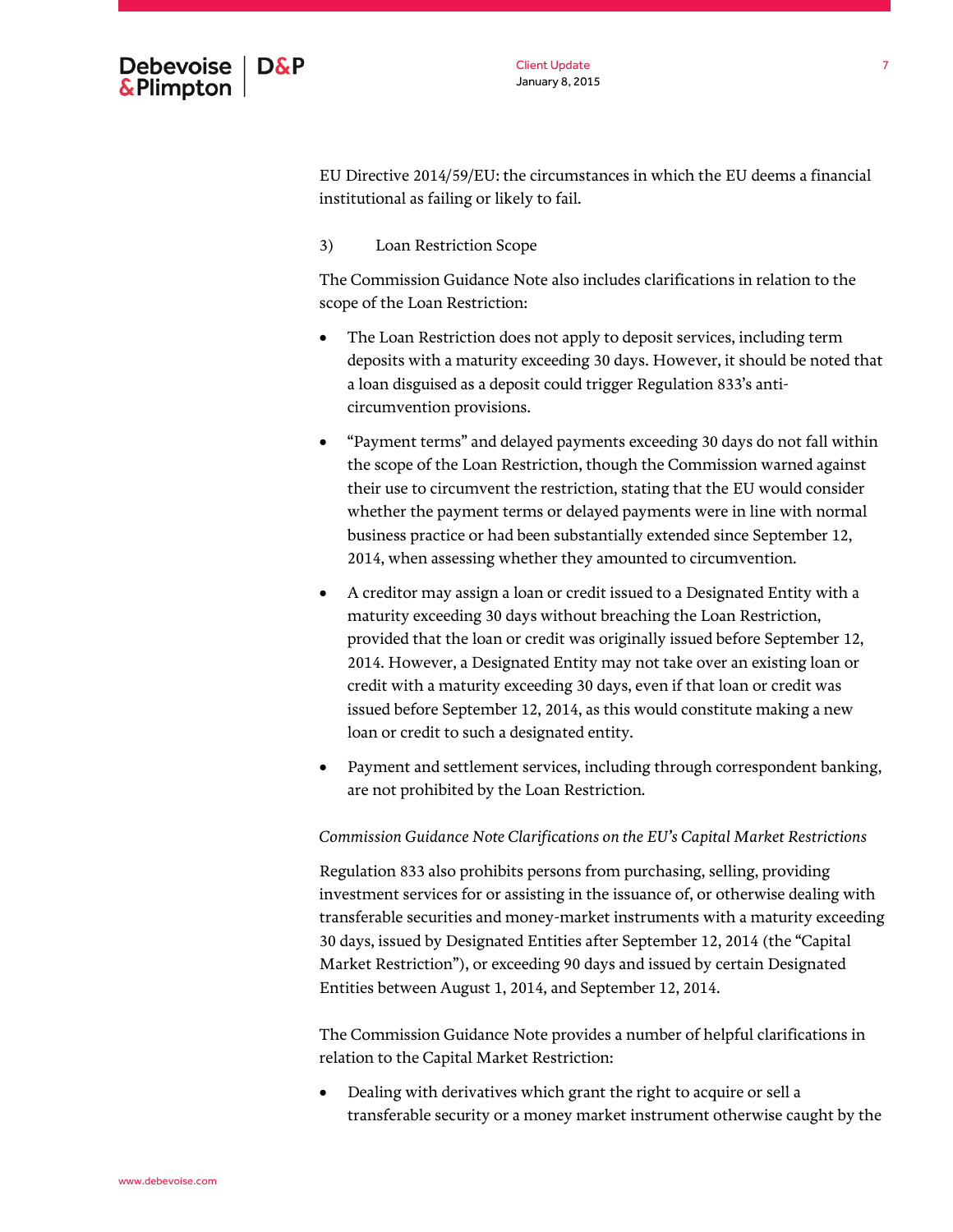

Capital Market Restriction is prohibited. However, interest rate swaps, credit default swaps, cross currency swaps and derivatives used in the energy market for hedging purposes, are not covered by the prohibition.

- Depositary receipts relating to Designated Entities are subject to the Capital Market Restriction if (i) they relate to transferable securities issued by a Designated Entity after August 1, 2014 (or September 12, 2014, in certain cases), or (ii) the depositary receipts are issued under a deposit agreement entered into with a Designated Entity after August 1, 2014 (or September 12, 2014), even if the underlying securities were issued before the relevant date.
- A Designated Entity may act as a custodian for depositary receipts of nonsanctioned entities.
- Persons subject to EU sanctions may not use transferable securities or money market instruments subject to the Capital Market Restriction as collateral in repurchase agreements or securities lending agreements. In addition, repurchase agreements and securities lending agreements are themselves money market instruments and so the Capital Market Restriction prevents persons from entering into such agreements with Designated Entities.
- If a Designated Entity has transferable securities which are fungible with restricted transferable securities issued after August 1, 2014 (or September 12, 2014), the onus is on the person dealing with such transferable securities to ensure that it does not enter into transactions which involve the restricted transferable securities. However, the Commission Guidance Note does not provide any practical recommendations as to what steps a person subject to EU sanctions should take in order to ensure that this onus is discharged.

# UPDATES REGARDING EXISTING EURESTRICTIONS ON PROVIDING FINANCIAL ASSISTANCE FOR PROHIBITED TRADE

As part of the trade restrictions set out in Regulation 833, the EU prohibits a person from providing financial assistance for the sale, supply, transfer or export of military goods, certain dual-use goods and certain oil industry equipment for use in Russia. While the term "financial assistance" is not defined in Regulation 833, the Commission Guidance Note has provided two useful clarifications:

- The provision of payment services or issuance of letters of credit or guarantee would constitute "financial assistance" for the purposes of this restriction.
- Banks are required to exercise due diligence on client transactions and should not allow any payment relating to transactions which are prohibited by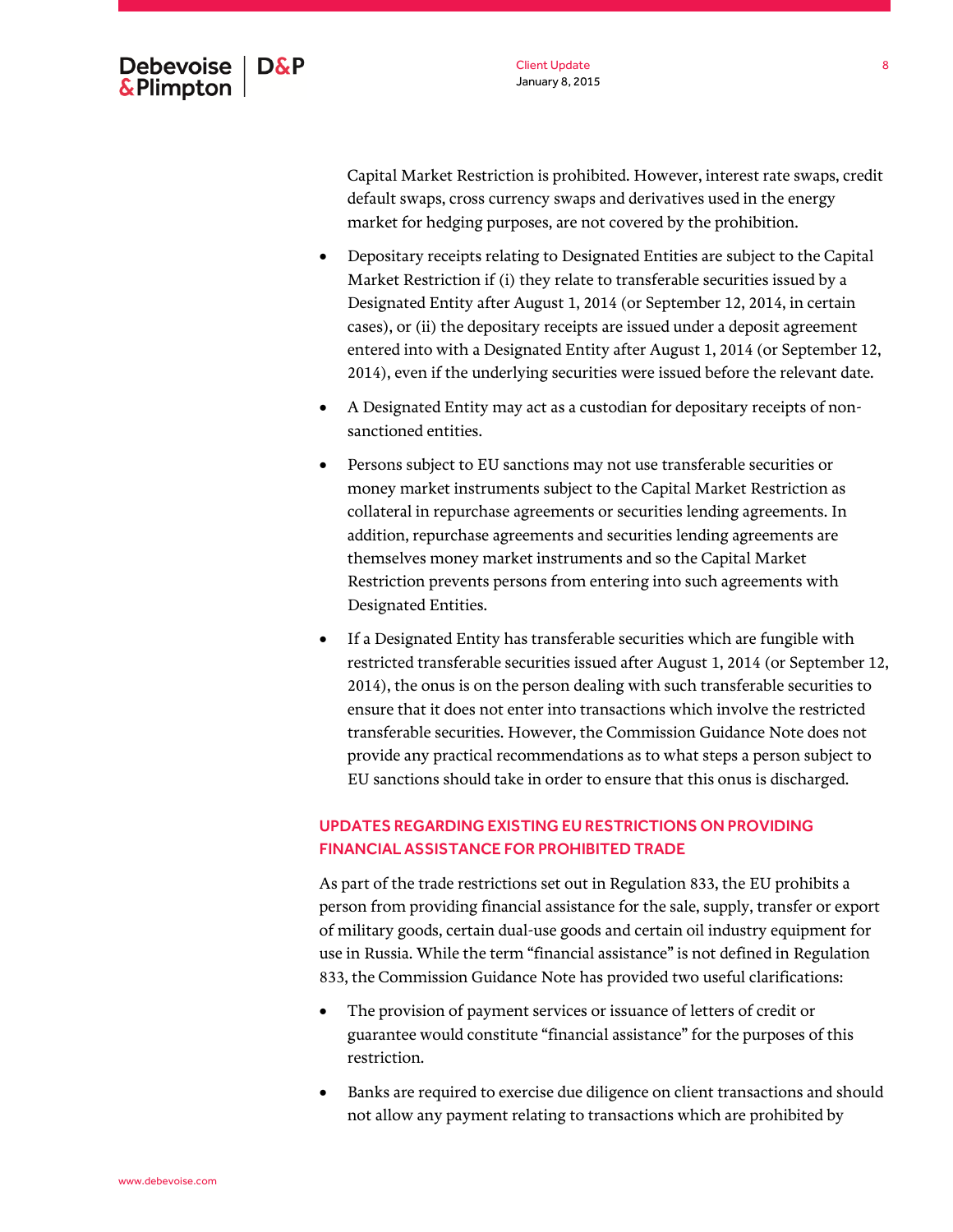

Client Update January 8, 2015

Regulation 833. Correspondent banks are also expected to halt payments where information is available that a payment relates to any such breaches.

# UPDATES REGARDING EXISTING U.S. AND EURESTRICTIONS ON RUSSIA'S ENERGY SECTOR

## **United States**

Directive 4 of the SSI list targets the supply of goods, services and technology to certain companies in Russia's oil industry. Specifically, U.S. persons are prohibited from exporting to certain companies goods, services (not including financial services) or technology in support of exploration or production for Russian deepwater, Arctic offshore or shale projects that have the potential to produce oil. The targeted companies under Directive 4 are Gazprom, Gazprom Neft, Lukoil, Surgutneftegas and Rosneft.

In OFAC FAQ #420, OFAC defines "production" of oil as "the lifting of oil to the surface and the gathering, treating, field processing, and field storage of such oil." OFAC notes that "production" ends, for purposes of Directive 4, when oil extracted from a deepwater, Arctic offshore or shale project is "transported out of a field production storage tank or otherwise off of a field production site." Consequently, activities such as transportation and refining are not prohibited to U.S. persons if they involve oil that has already been removed from a field production storage tank or otherwise transported off a field production site.

In OFAC FAQ #421, OFAC states that to be a prohibited "Arctic offshore project," the project must both (i) involve drilling operations originating offshore and (ii) be located above the Arctic Circle. Horizontal drilling originating onshore, even where such drilling extends under the seabed to areas above the Arctic Circle, is not prohibited.

### **European Union**

Article 3(1) of Regulation 833 implements a requirement for persons to obtain authorization before selling, supplying, transferring or exporting certain oilindustry related equipment (such as certain types of piping or mobile drilling derricks) for use in Russia. Such authorization cannot be granted if the equipment will be used for deep water oil exploration and production, Arctic oil exploration and production or shale oil projects in Russia ("Restricted Oil Projects"). Further, Article 3a(1) of Regulation 833 prohibits persons from providing certain oil industry-related services (such as drilling or well testing) for Restricted Oil Projects. Unlike the U.S. sanctions, these restrictions relate to all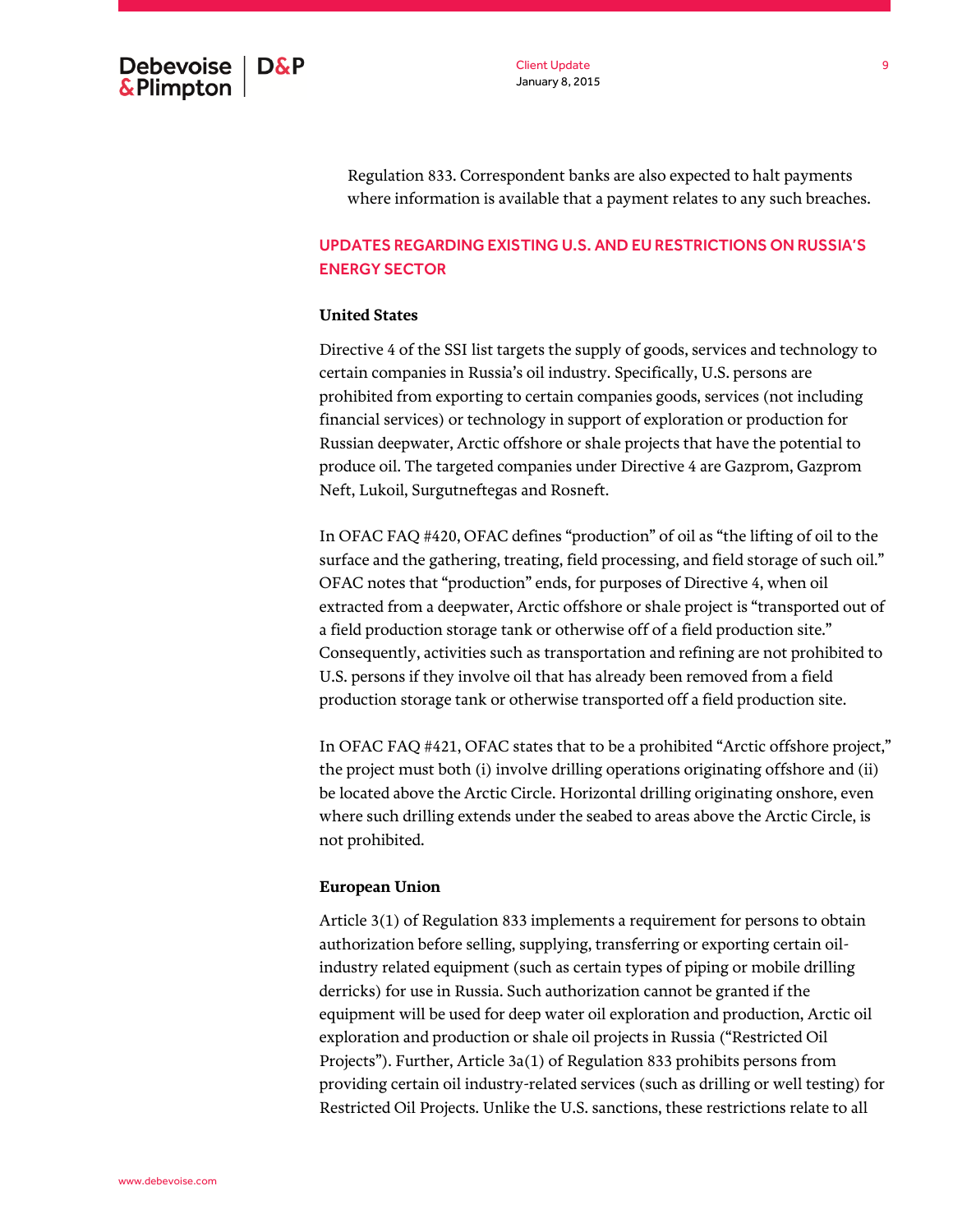

exports to or for use in Russia, not just those in connection with certain named companies.

Regulation 1290 has introduced two important clarifications to these restrictions.

First, the restrictions now expressly apply to projects taking place in Russia's Exclusive Economic Zone and on its Continental Shelf as well as within Russia proper.

Second, the EU has replaced the terms denoting Restricted Oil Projects with more descriptive phrases:

- "deep water" has been replaced by "waters deeper than 150 metres";
- "Artic" has been replaced by "the offshore area north of the Arctic Circle"; and
- "shale oil projects " has been replaced by "projects that have the potential to produce oil from resources located in shale formations by way of hydraulic fracturing."

The EU also clarified that exploration and production through shale formations to locate or extract oil from non-shale reservoirs is not subject to the same restrictions as the above categories.

Prior to the introduction of Regulation 1290, the degree of uncertainty in the wording of these restrictions was highlighted by an unsuccessful attempt by Rosneft in the High Court of England to suspend the UK's implementation of legislation criminalizing breaches of these restrictions. Rosneft had argued, in part, that the meaning of the terms "deep water", "Arctic" and "shale" was so uncertain as to have either no ascertainable meaning or be so unclear in its effect as to be incapable of certain application in any case.

# THE UKRAINE FREEDOM SUPPORT ACT OF 2014

The UFSA authorizes the expansion of existing U.S. sanctions that target companies in and activities involving Russia's defense and energy sectors. The USFA also authorizes new sanctions against non-U.S. financial companies that facilitate and support related transactions. Among other provisions, the sanctions set out in the UFSA include:

 Imposing sanctions on Rosoboronexport, Russia's state-owned agency for defense-related imports and exports;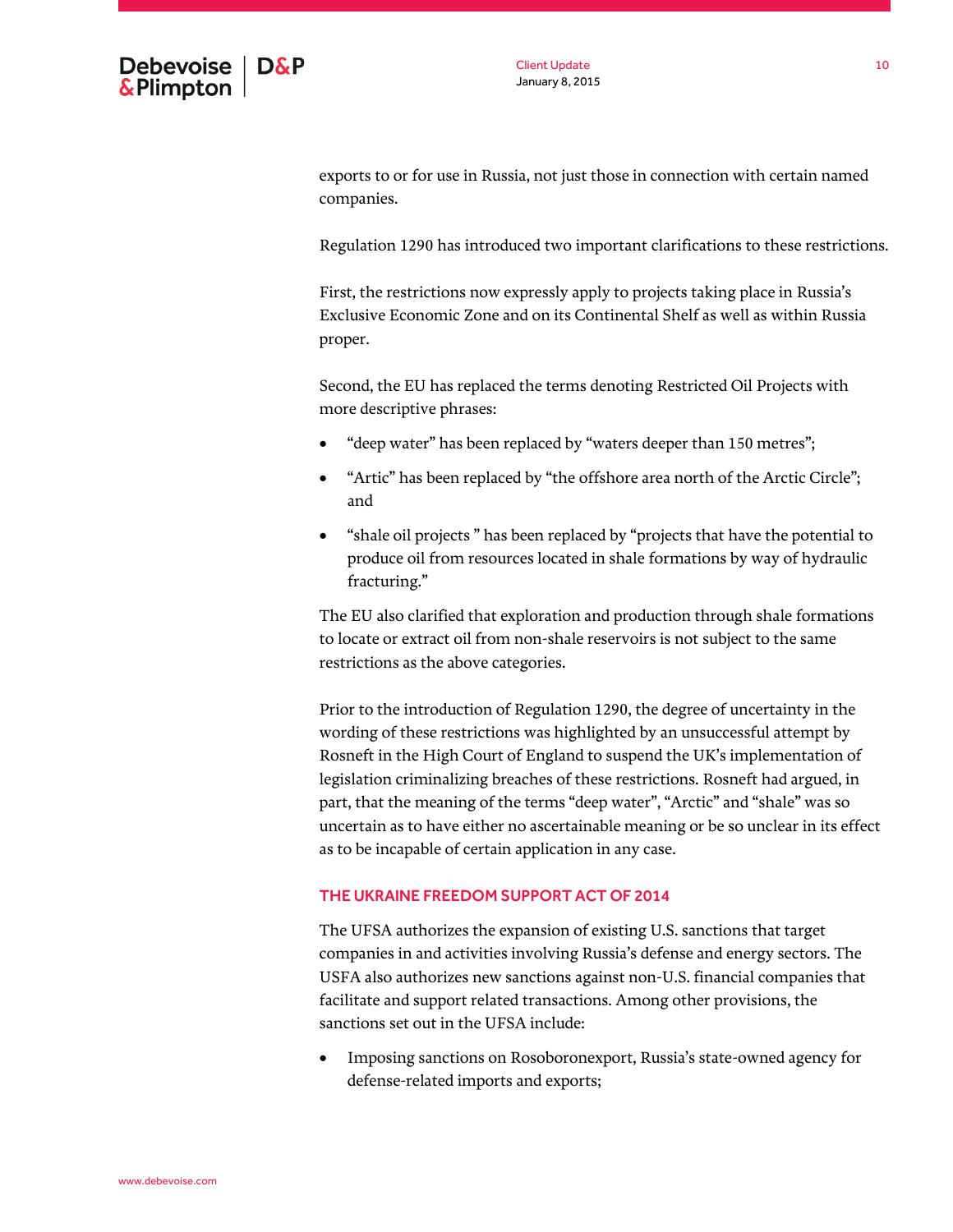www.debevoise.com

11

- Authorizing sanctions on entities owned or controlled by the Russian government or Russian nationals that sell or transfer defense articles into certain countries, including Syria, Ukraine, Georgia and Moldova, and any foreign person that assists in such sales or transfers of defense articles into these countries;
- Authorizing sanctions on any foreign person that makes a significant investment in certain Russian crude oil projects; and
- Prohibiting foreign financial institutions that facilitate certain transactions involving Russia's defense and energy sectors or any Russian person on the Specially Designated Nationals ("SDN") list from opening or maintaining correspondent or payable-through accounts in the United States.

With respect to the provisions relating to Russia's energy and defense sectors, the USFA authorizes three or more of the following sanctions to be imposed on any foreign person found to engage in the targeted activities:

- Prohibition on support from the U.S. Export-Import Bank;
- Prohibition on entering into procurement or supply contracts with U.S. executive agencies;
- Prohibition on arms exports from the United States;
- Prohibition on dual-use exports from the United States;
- Imposition of limited or full blocking sanctions;
- Prohibition of transfers of credit or payments in which the designated person has an interest;
- Prohibition on U.S. persons' transacting or otherwise dealing in the designated person's long-term debt or equity; or
- Imposition of travel bans on designated individuals.

The USFA allows any of these sanctions to be imposed on the executive officers of designated companies.

There are a number of exceptions authorized under the USFA. In general, sanctions imposed under the USFA would not apply to the importation of goods into the United States, even where a sanctioned person has an interest in such goods. On a case-by-case basis, the President is authorized to make exceptions for the procurement of certain defense articles and services and where the waiver of sanctions would be in the national security interest of the United States.